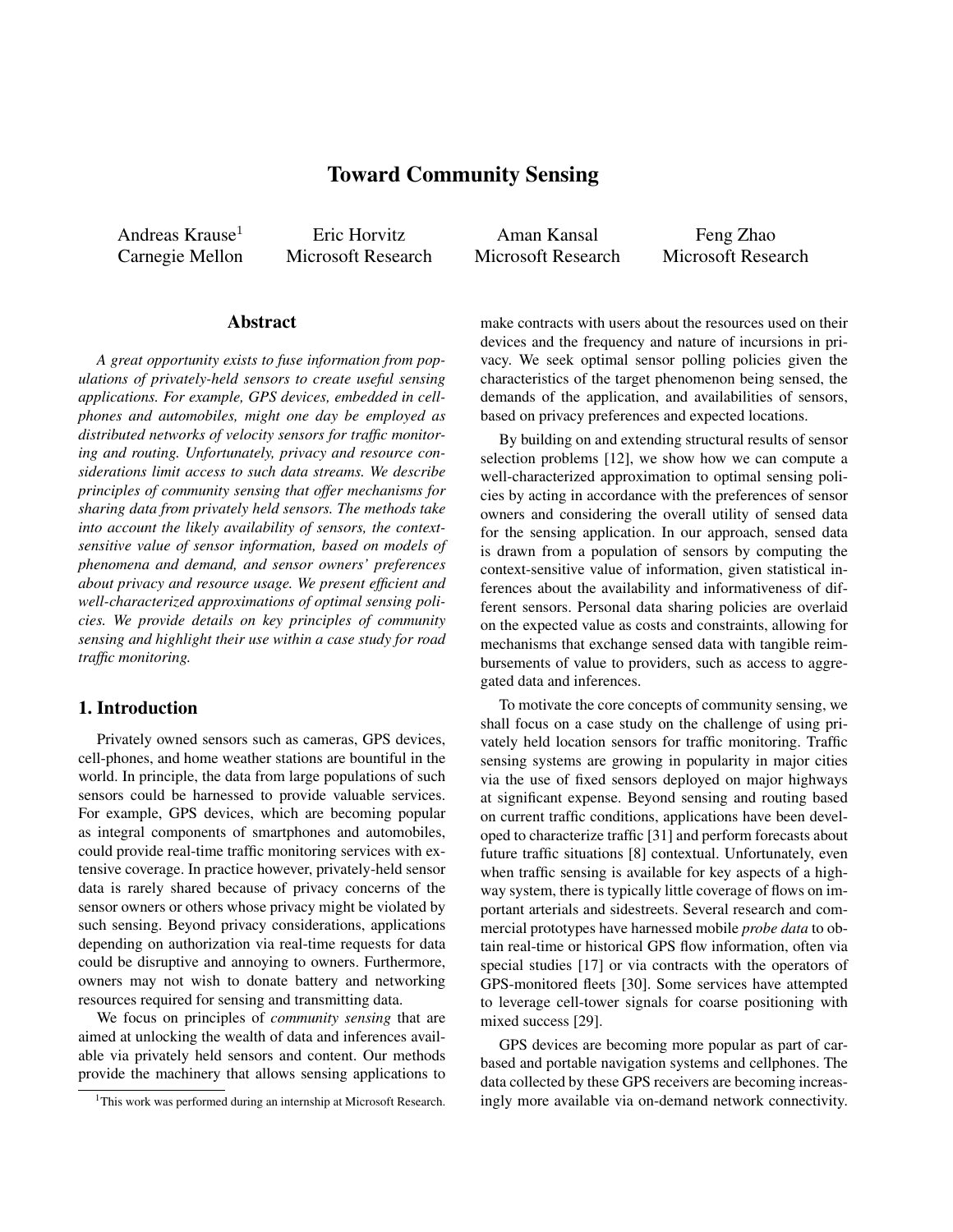In the absence of concerns about privacy and network resources, data about the driver's location and velocity might be readily shared with applications, via infrastructures such as SenseWeb [9]. However, privacy concerns are expected and reasonable [24, 30, 29, 20]. Beyond general anxieties about the sharing of location and velocity data, studies have demonstrated that, even with significant attempts at obfuscation, home and work locations of drivers can be inferred from GPS tracks [16]. Based on this consideration, in our case study we will focus on location privacy, i.e., favor sensing policies which avoid continuous monitoring of a user's location. Further, a sensor owner may wish to limit the amount of system resources used for such sensing and sharing, *e.g.*, to conserve battery power.

We develop community sensing methods that promise to unleash privately owned sensors for multiple sensing applications. Our main contributions are:

- An integrated approach to community sensing that jointly employs computations of the context-sensitive value of information for modeling phenomena, a model of the distribution of needs in a population, a forecast of the configuration of sensors, and constraints based on sharing preferences.
- A theoretical analysis of community sensing, which allows us to devise provably near-optimal sensing policies, maximizing the utility of the acquired information, while satisfying resource and privacy constraints.
- A case study applying those principles to a traffic monitoring problem.
- An empirical evaluation based on data from a deployed prototype.

# 2. Community Sensing Challenge

The key goal of community sensing is to continue to select the best subset of privately owned sensors so as to estimate a complex spatial phenomenon, in strict accordance with constraints on sensor usage. We consider the following tightly integrated factors to identify the best subset of sensors: We construct a *model for the phenomenon* being sensed. We rely on existing information about the phenomenon to make context-sensitive sensor selections that promise to provide the maximal value of information. Second, we consider the ultimate uses of data or inferences, and take a *utilitarian* approach: we assert that a sensing application should weight its information needs based on the expected demand for information by multiple people and organizations. Thus, we seek sets of observations which most improve those aspects of the phenomenon model that have the highest *demand*. Third, the availability and reliability of sensors may vary significantly, especially since the sensors are privately held rather than owned by the sensing application. Thus, we employ

a principled approach for taking advantage of *uncertain sensor availability*. Finally, we overlay with care a *model of user preferences* about sensor access and resource usage.

### 2.1. Formalization of Community Sensing

Phenomenon modeling. We model the spatiotemporal phenomenon by a stochastic process, with a random variable  $\mathcal{X}_s$  for each location<sup>2</sup>  $s \in \mathcal{V}$ . After observing values at a small number of locations  $\mathcal{X}_A = \mathbf{x}_A$ , this process allows us to predict the phenomenon values at the unobserved locations  $V \setminus A$ , *e.g.*, by using conditional expectations  $\mathbb{E}[\mathcal{X}_{\mathcal{V}\setminus\mathcal{A}} \mid \mathcal{X}_{\mathcal{A}} = \mathbf{x}_{\mathcal{A}}].$  Hereby, for  $\mathcal{A}' \subseteq \mathcal{V}$ , we shall use the notation  $\mathcal{X}_{\mathcal{A}'}$  in order to refer to the vector  $(\mathcal{X}_s)_{s\in\mathcal{A}'}$ of random variables. As predictions are uncertain, we use our model to predict the variance at each location  $s \in V \backslash A$ ,

 $\text{Var}(\mathcal{X}_s | \mathcal{X}_\mathcal{A} = \mathbf{x}_\mathcal{A}) = \mathbb{E}[(\mathcal{X}_s - \mathbb{E}[\mathcal{X}_s | \mathcal{X}_\mathcal{A} = \mathbf{x}_\mathcal{A}])^2 | \mathcal{X}_\mathcal{A} = \mathbf{x}_\mathcal{A}].$ 

To quantify the value of the sensor locations, we use the *reduction* in the predicted variance,

$$
\text{Var}(\mathcal{X}_s) - \text{Var}(\mathcal{X}_s \mid \mathcal{X}_A = \mathbf{x}_A),
$$

after observing  $X_A = x_A$ . Based on the phenomenon model alone, we could select a set  $A$  of locations which maximally reduce the variance at the unobserved locations.

Demand modeling. Instead, in order to ensure that predictions are most accurate where they are needed most [29], we take a utilitarian approach to compute the information value of sensing at any set  $A$  of locations. Hence, we aim to achieve the highest reduction in variances at locations s which are most frequently queried. More formally, we define a non-negative spatial process,  $\mathcal{D}_s$ , called the *demand process*, over all locations  $s \in V$ . We can then consider the expected *demand-weighted* variance reduction,

$$
R(\mathcal{A}) = \sum_{s \in \mathcal{V}} \mathbb{E}\left[\mathcal{D}_s(\text{Var}(\mathcal{X}_s) - \text{Var}(\mathcal{X}_s \mid \mathcal{X}_{\mathcal{A}}))\right]
$$

The expectation is taken with respect to the observations  $X_A = \mathbf{x}_A$  and the demands  $\mathcal{D}_s = d_s$ .

Models of availability and privacy. When making decisions about polling the community of sensors, we will generally *not* be able to sample the phenomenon at locations A directly, as we may not have access to sensors at these locations because of uncertainty regarding the current sensor locations. Thus we must additionally learn and integrate models of the uncertainty in sensor availability, which will be a key focus of this paper.

Instead of choosing locations to observe, we assume that we will have a set W of possible *observations* we can choose among. Each observation might, *e.g.*, correspond to a person porting a GPS system walking through a city, or a GPS-ready car traveling through a road network. Hence,

<sup>&</sup>lt;sup>2</sup>In the case of spatiotemporal planning, we would associate a random variable with each location-time pair for a set of time points (*c.f.*, [21]).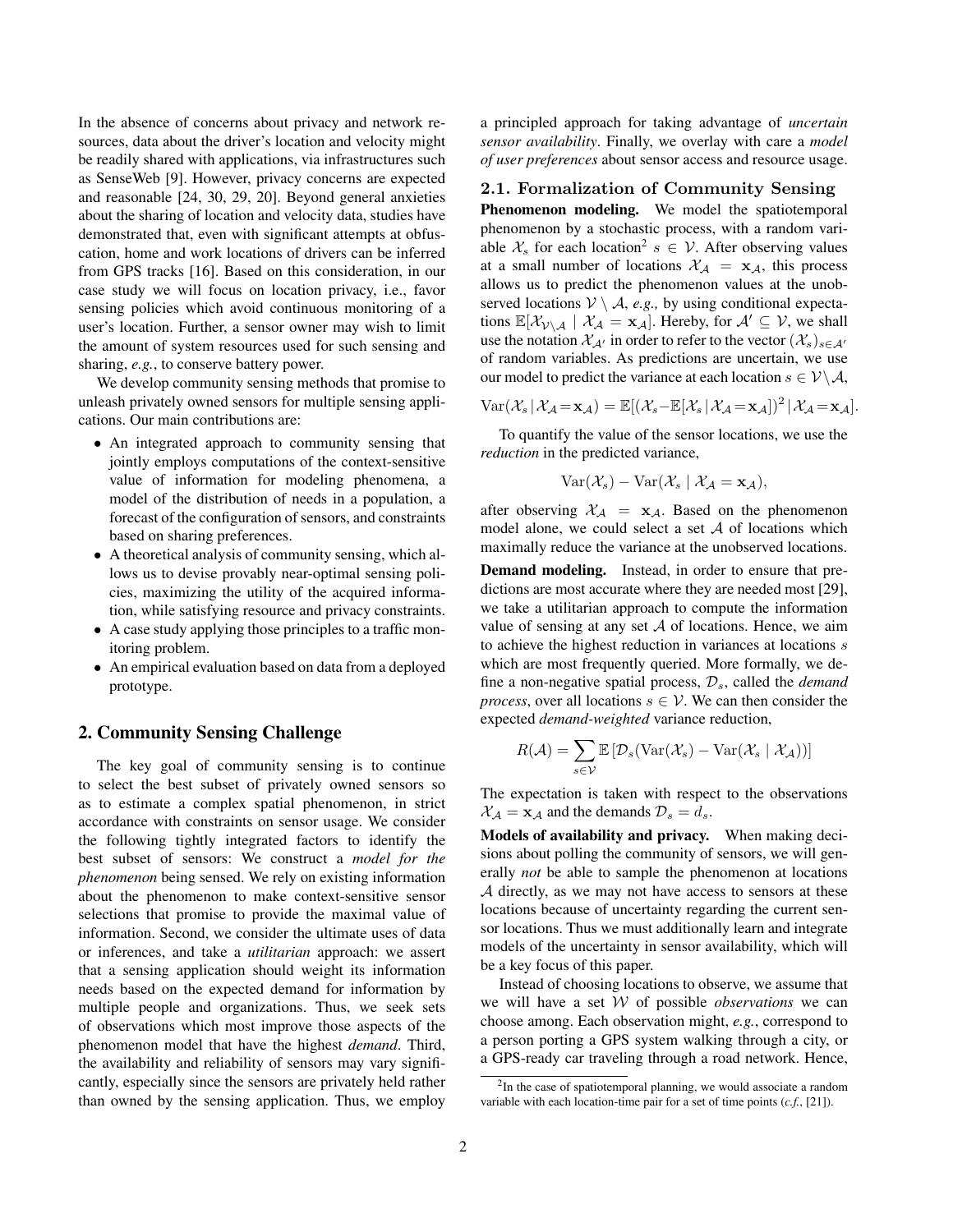each observation  $w \in W$  corresponds to a *distribution* over possible sensor locations, and any particular subset  $\mathcal{B} \subset \mathcal{W}$ , induces a distribution  $P(\mathcal{A} | \mathcal{B})$  over subsets A. The model of sensor availability incorporates a notion of *selection noise*. Also, note that we distinguish between the possible observations W we can select from, and the *measurements* obtained after a subset  $\mathcal{B} \subseteq \mathcal{W}$  of observations has been selected.

Our final informational objective to maximize is

$$
F(\mathcal{B}) = \mathbb{E}_{\mathcal{A}|\mathcal{B}}[R(\mathcal{A})] = \sum_{\mathcal{A}} P(\mathcal{A} | \mathcal{B}) R(\mathcal{A}),
$$

*i.e.*, the expected demand-weighted variance reduction, where the expectation is taken over the set of observed locations A, the measurements at these locations  $\mathcal{X}_A = \mathbf{x}_A$ , and the demands  $\mathcal{D}_{\mathcal{V}}$  at all locations<sup>3</sup>. This utility function F(B) effectively quantifies the expected *value of information* of the observations B, which is *context-sensitive* and specific to the particular application at hand.

In addition to uncertainty which is *inherent* in the community sensing application (e.g., the location of a car and GPS sensor is uncertain at query time), we will explore methods for artificially *introducing* selection noise in order to achieve privacy. Since privacy is a highly application specific notion, we will not attempt to define a general notion of privacy for community sensing. Instead, in Section 4.3, we describe a privacy-aware community sensing approach for the traffic monitoring problem. We explore two notions of achieving privacy through injection of selection noise. The first approach achieves location privacy by *spatial obfuscation*, a technique that introduces selection noise. The second approach is based on *sparse querying*, where the number of queries to each sensor owner is minimized.

Models of resource usage and preferences. Central in a model of community sensing is the coupling of the overall information utility to an application, with constraints defined by users on sensor sharing prefences and resource usage. We achieve this coupling by introducing a cost function  $C$  which associates each set  $\beta$  of observations with a nonnegative cost  $C(\mathcal{B})$ .

For example, *resource usage* can be modeled by associating a nonnegative cost  $c(s)$  with each observation  $s \in \mathcal{W}$ , and defining

$$
C(\mathcal{B}) = \sum_{s \in \mathcal{B}} c(s).
$$

When we consider each reading to have unit cost, *i.e.,*  $c(s) = 1$ , the cost  $C(\mathcal{B}) = |\mathcal{B}|$  is equal to the number of selected sensors. This cost model aims to minimize the number of collected readings over the whole community sensor network, or effectively, the network load.

By defining more complex cost functions, we can make community sensing conform to more general, expressive policies, including individualized preferences. Such policies can include specification about the minimal inter-probe interval, the maximum number of probes per unit of time, and the allowed times or locations of probes (*e.g.*, sensor device ignores probes when the owner is within specified range of some location, such as their home or office). Other preferences might include the requirement that the owner authorize probes before information is transmitted.

For example, we might limit the number of queries to individual users based on their preferences. In this case, we can partition the set of possible observations  $W$  into a collection of subsets  $W_1 \cup \cdots \cup W_m$ , each  $W_i$  corresponding to all possible observations which could be made by continuously monitoring user  $i$ . We can then, for example, model cases where the cost of querying a user increases as more and more observations are made:

$$
C(\mathcal{B}) = \sum_{i} g_i(|\mathcal{B} \cap \mathcal{W}_i|), \tag{2.1}
$$

where  $g_i$  are monotonically increasing convex functions with  $g_i(\emptyset) = 0$ , and  $g_i(\ell)$  models the cost of querying user *i* exactly  $\ell$  times. We can also require that each user be queried at most  $\ell$  times by setting

$$
g_i(j) = 0 \text{ if } j \le \ell, \infty \text{ otherwise.}
$$
 (2.2)

# 2.2. Problem Specification

Based on the components detailed above, our goal is to select a set of observations  $\mathcal{B}^*$  such that

$$
\mathcal{B}^* = \underset{\mathcal{B}}{\operatorname{argmax}} F(\mathcal{B}) \text{ subject to } C(\mathcal{B}) \le L. \tag{2.3}
$$

Hereby, L specifies the budget that we can spend on observations (e.g., applications "pay" owners on a per probe basis). The solution set  $\mathcal{B}^*$  could, for instance, determine the set of GPS-equipped automobiles considered by the system. By requiring that the cost satisfies the constraint  $C(\mathcal{B}) \leq L$ (or other constraints or cost functions per more general preference models for probing), *contracts* are implemented between the sensing application and the sensor owners.

For clarity of presentation, we will focus on the *static* selection problem. In this setting, we only consider the state of the world (such as road speeds) at the current time step, and do not plan ahead to select observations which may become useful in the future. However, techniques similar to those presented by Meliou et al. [21] can be used to extend our approach to the dynamic, spatiotemporal planning setting.

### 3. Optimizing Community Sensing

We now present algorithms for the community sensing optimization problem specified in Section 2.2. Our goal will

<sup>&</sup>lt;sup>3</sup>Note that this formulation implies the assumption that the selection noise is independent of demand and phenomenon, which we make for clarity of presentation in this paper.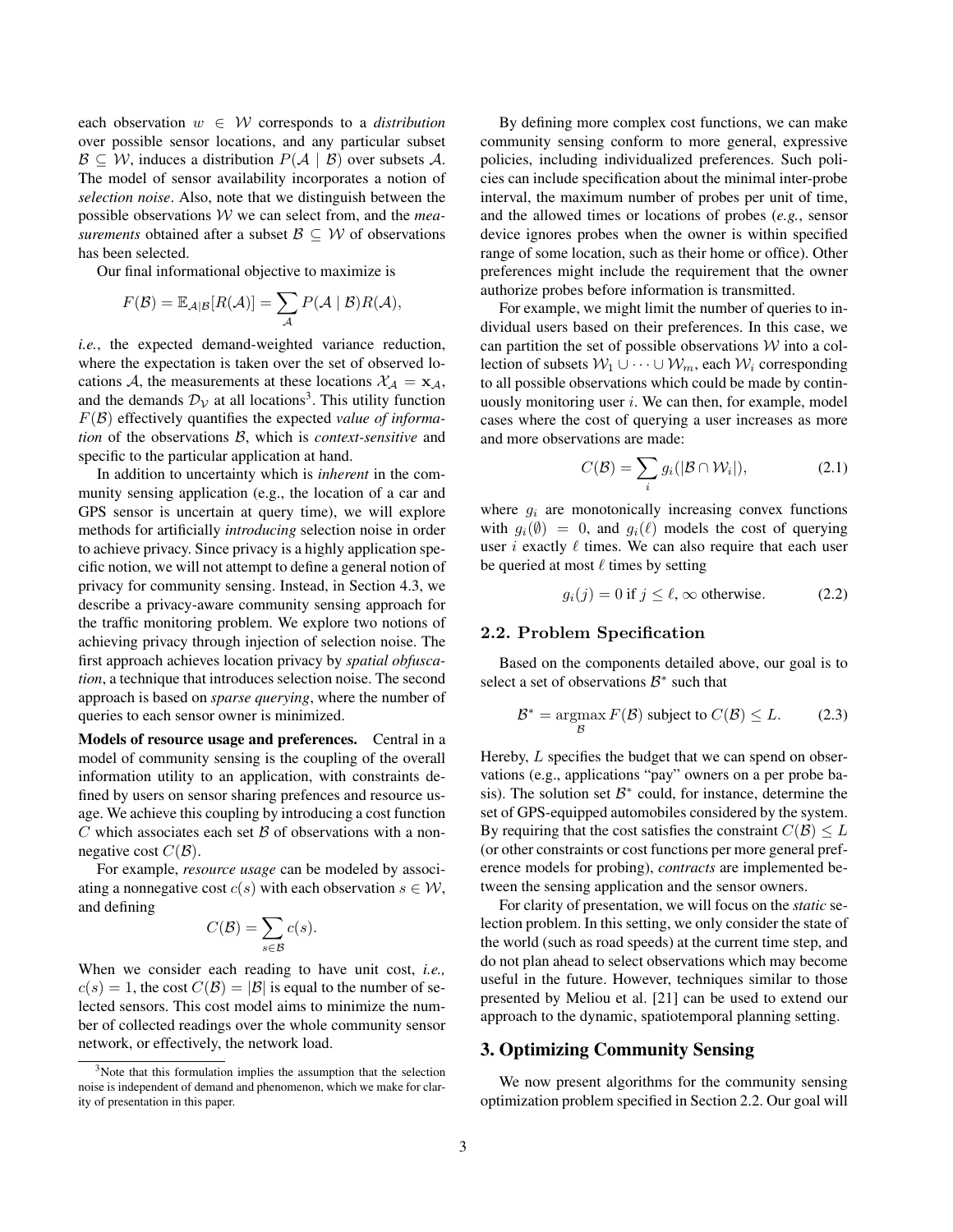be to obtain measurements from a subset of the available observations to optimize value of information subject to preference and resource constraints discussed earlier. Problem (2.3) requires solving a difficult (NP-hard) discrete optimization problem, and finding the exact solution is typically intractable. In this section, we will prove that Problem (2.3) carries structure, which will allow us to obtain provably near-optimal solutions.

Let us first consider Problem (2.3) for the unit cost case  $C(\mathcal{B}) = |\mathcal{B}|$  and the budget  $L = k$ . We shall later discuss how more complex constraints can also be handled in the optimization. Rather than search through all prohibitively many  $\binom{n}{k}$  subsets, we use a greedy algorithm for selecting the  $k$  best observations:

Algorithm 3.1. *Start with the empty set of selected observations,*  $B_0 = \emptyset$ *. In the j-iteration, find the observation* 

$$
w_j = \operatorname*{argmax}_{w \in \mathcal{W}} F(\mathcal{B}_{j-1} \cup \{w\}),
$$

*and then set*  $\mathcal{B}_j := \mathcal{B}_{j-1} \cup \{w_j\}$ *. Continue to iteratively expand the set*  $\mathcal{B}_j$  *until*  $|\mathcal{B}_j| = k$ *. Output*  $\mathcal{B}_G = \mathcal{B}_k$ *.* 

Performance Guarantee. We can show that this algorithm is guaranteed to find a set  $\mathcal{B}_G$  which is close to the optimal solution. The key to analyzing the performance of the greedy algorithm is the following intuition: adding an observation helps more if we have made few observations so far, and less, if we already have made many observations. This intuition is formalized by the combinatorial concept of submodularity. A set function  $f: 2^{\mathcal{W}} \to \mathbb{R}$  is called *submodular*, if for all  $\mathcal{B} \subseteq \mathcal{B}' \subseteq \mathcal{W}$  and  $w \in \mathcal{W} \setminus \mathcal{B}'$  it holds that  $f(\mathcal{B} \cup \{w\}) - f(\mathcal{B}) \ge f(\mathcal{B}' \cup \{w\}) - f(\mathcal{B}')$ . Also, f is called *nondecreasing*, if for all  $\mathcal{B} \subseteq \mathcal{B}' \subseteq \mathcal{W}$ it holds that  $f(\mathcal{B}) \leq f(\mathcal{B}') \leq f(\mathcal{W})$ . A fundamental result by Nemhauser et.al. [22] states that the set  $\mathcal{B}_G$  of size k obtained by the greedy algorithm applied to some nondecreasing submodular function f is guaranteed to achieve at least a constant fraction  $(1 - 1/e) \approx 0.63$  of the optimal solution:

$$
f(\mathcal{B}_G) \ge (1 - 1/e) \max_{|\mathcal{B}| \le k} f(\mathcal{B}).
$$

This performance guarantee will apply to Algorithm 3.1 if the objective function  $F(\mathcal{B})$  used in the algorithm is submodular. In the literature, submodularity has been established for several important objective functions (*c.f.*, [12] for an overview). In [4], it was shown, that under a natural condition of *conditional suppressor-freeness*, which is often satisfied in practice, the expected local variance reduction  $\mathbb{E}[\text{Var}(\mathcal{X}_s)-\text{Var}(\mathcal{X}_s \mid \mathcal{X}_A)]$  is nondecreasing and submodular in  $A$ . The key question is thus whether the complex objective function  $F(\mathcal{B})$ , integrating phenomenon, demand and availability models, is still submodular. In the following, we establish this result, which will allow us to unlock a wealth of techniques for optimizing submodular functions for the community sensing domain.

We first observe that, since the class of submodular functions is closed under nonnegative linear combinations, the demand-weighted variance reduction  $R(A)$  is nondecreasing and submodular as well. Now, to establish submodularity of  $F(\mathcal{B})$ , the key step is to ensure that the introduction of uncertainty in sensor availability, *i.e.*, taking the expectation of  $R(A)$  over locations A, does not diminish submodularity of  $F(\mathcal{B})$ . The following lemma establishes this result.

**Lemma 3.1.** Whenever  $R(A)$  is submodular and nonde*creasing, then*  $F(\mathcal{B}) = \mathbb{E}_{\mathcal{A}|\mathcal{B}}[R(\mathcal{A})]$  *is submodular and nondecreasing.*

The proof of this Lemma is provided in our technical report [15]. Lemma 3.1 proves that the introduction of selection noise does not destroy submodularity. However, even though our value of information objective  $F(\mathcal{B})$  is submodular, it is not clear how we can efficiently implement the Algorithm 3.1: First of all we need to be able to efficiently evaluate the demand weighted variance reduction  $R(A)$ . In Section 4, we show how this computation is possible in closed form in many important applications. However, even if we can efficiently compute  $R(A)$ , in order to evaluate  $F(\mathcal{B})$ , we need to compute the expectation

$$
\mathbb{E}_{\mathcal{A}|\mathcal{B}}[R(\mathcal{A})] = \sum_{\mathcal{A}} P(\mathcal{A} | \mathcal{B}) R(\mathcal{A}),
$$

which is a sum over an intractable number of terms. However, we can approximate this expectation by Monte Carlo sampling. For any set  $\beta$  of observations, we draw N independent samples  $A_1, \ldots, A_N$  from the distribution<sup>4</sup>  $P(A |$  $B$ ), and approximate  $F(B)$  by its sample average, *i.e.*,

$$
F(\mathcal{B}) \approx \frac{1}{N} \sum_{i=1}^{N} R(\mathcal{A}_i).
$$

As  $R(A)$  is bounded between 0 and 1, we can use Hoeffding's inequality to bound the number of samples we need in order to approximate  $F(\mathcal{B})$  to required precision  $\varepsilon$  with probability at least  $1 - \delta$ :

**Lemma 3.2.** *For any*  $\varepsilon > 0$  *and*  $\delta > 0$ *, we need* 

$$
\left\lceil\frac{1}{2\varepsilon^2}\log\frac{1}{\delta}\right\rceil
$$

*samples in order to ensure that*

$$
P\left(\left|F(\mathcal{B}) - \sum_{i=1}^{N} R(\mathcal{A}_i)\right| \leq \varepsilon\right) \geq 1 - \delta.
$$

Using a similar analysis as presented in [11], we can show that the result of Nemhauser *et.al.* about the performance of the greedy algorithm still holds, even if the objective function F is evaluated with small additive error  $\varepsilon$ :

<sup>4</sup>For many practical settings, e.g., if the locations of each sensor is independent, this sampling is tractable.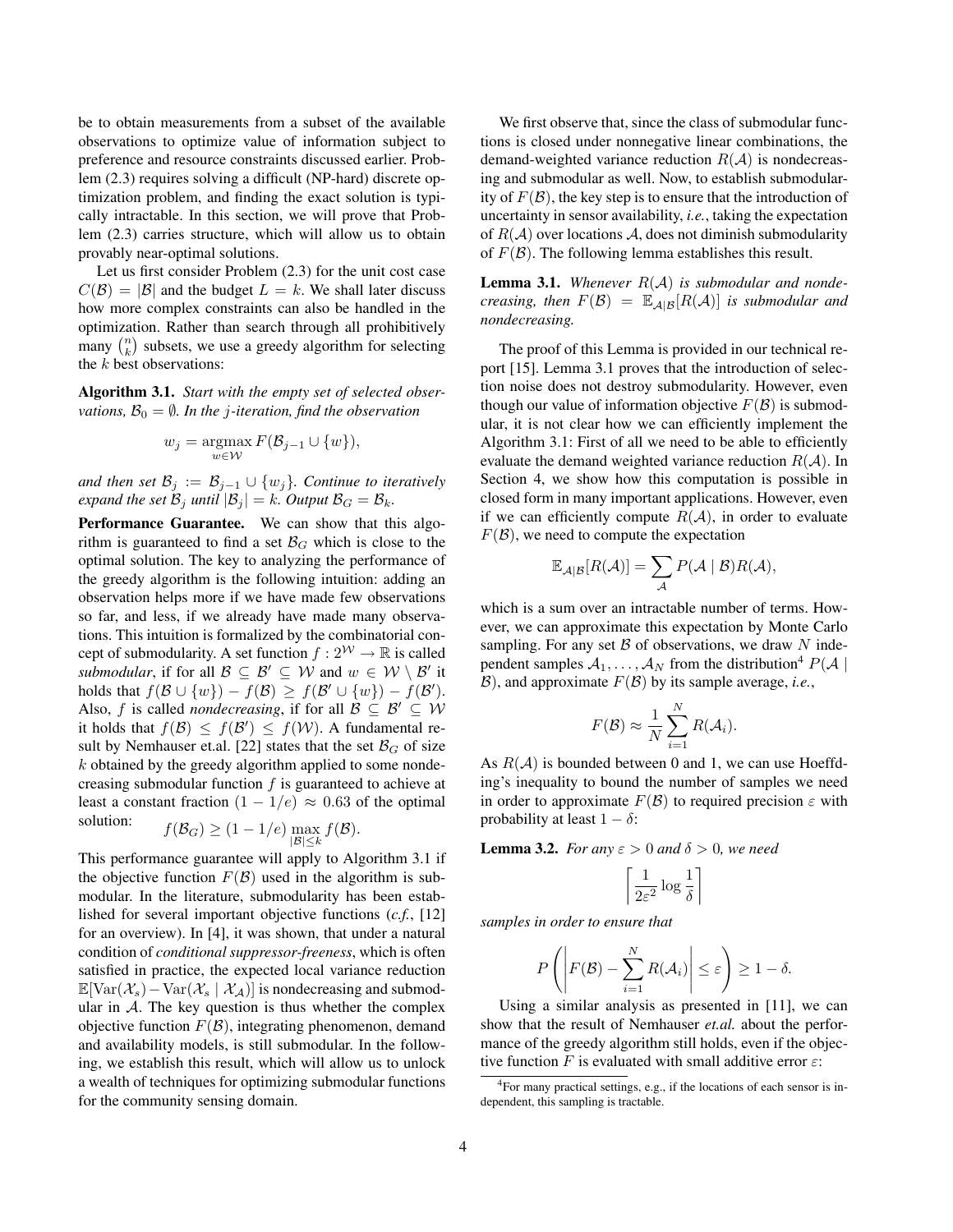**Theorem 3.3.** *For any*  $\varepsilon > 0$  *and*  $\delta > 0$ *, under the conditions described in [4] (or with any submodular, nondecreasing objective function* R(A) *bounded above by 1) and* k *allowed observations:*

Accuracy: *The greedy solution* B<sup>G</sup> *satisfies*

$$
F(\mathcal{B}_G) \ge (1 - 1/e) \max_{|\mathcal{B}| = k} F(\mathcal{B}) - \varepsilon,
$$

*with probability at least*  $1 - \delta$ *.* 

Computation Load:*The greedy algorithm finds this solution*  $B_G$  *using at most* 

$$
\mathcal{O}\left(k^3n \frac{1}{\varepsilon^2}\log \frac{kn}{\delta}\right)
$$

*independent samples of*  $R(A)$ *.* 

The proof of this Theorem is provided in our technical report [15]. Note, that the number of independent samples of  $R(A)$  needed for estimating the objective  $F(\mathcal{B})$  (*c.f.*, Lemma 3.2) grows only as  $\mathcal{O}(n \log n)$  with the number  $n = |W|$  as possible observations to select from. In practice, as seen in the next section,  $k$  is much smaller than n, and only a small number of observations are typically needed to satisfy the sensing application.

Handling more complex cost functions. In the above discussion, we focused on the challenge of selecting the best  $k$  observations. In practice, we can use the submodularity of our value of information objective  $F(\mathcal{B})$  as established in Lemma 3.1 to near-optimally solve much more complex optimization problems.

In practice, different observations could have different costs. For example, one might be able to choose between placing high-quality fixed sensors at a higher cost, or query via the community sensing system at lower cost, but at the risk of uncertain availability, as considered in Section 5.4. Similarly, requesting different types of contributions from privately held sensors (e.g., audio, video imagery, etc.) might require providing different incentives to users. In this case, the cost  $c(w)$  of each observation would vary, and the system would have a constraint on the budget which can be spent on observations. An algorithm similar to the one presented in [19] can be used to solve this more complex optimization problem.

As discussed in Section 2, we can employ more general user preferences, such as a policy that asserts that each user can be queried only  $\ell$  times within a specified time window (*c.f.*, Eqn. (2.2)). In this case, the optimization problem is

$$
\mathcal{B}^* = \operatorname*{argmax}_{\mathcal{B}} F(\mathcal{B}) \text{ s.t. } |\mathcal{B}| \leq k \text{ and } \forall i : |\mathcal{B} \cap \mathcal{W}_i| \leq \ell,
$$

where  $W_i$  is the set of observations which could potentially be made by continuously monitoring user  $i$ . It can be shown that the set  $\mathcal{I} \equiv \{\mathcal{B} \subseteq \mathcal{V}: |\mathcal{B}| \leq k \text{ and } \forall i: |\mathcal{B} \cap \mathcal{W}_i| \leq \ell\}$ defines independent sets of a *matroid*. In [6], it is shown that

a greedy algorithm provides a  $\frac{1}{2}$  approximation even in this more general setting, i.e., the greedy solution  $\mathcal{B}_G$  satisfies

$$
F(\mathcal{B}_G) \ge \frac{1}{2} \max_{\mathcal{B} \in \mathcal{I}} F(\mathcal{B}).
$$

In Section 2, we also considered the case where the cost of querying a user can increase nonlinearly in the number of queries (2.1). Notice that, in contrast to the diminishing returns property of our value of information objective, this cost function has an *accelerating cost* property: Adding a new observation increases the cost the more observations we have already made. In fact, we can show:

#### Lemma 3.4. *The cost function* (2.1) *is* supermodular*.*

A set function  $C(\mathcal{A})$  is called supermodular if and only if  $-C(A)$  is submodular. This observation allows us to use techniques described by Krause and Horvitz [14] for finding a near-optimal solution to the community sensing problem.

# 4. Case Study: Traffic Monitoring

Let us now consider in more detail the community sensing application for traffic introduced in Section 1. In order to instantiate the community sensing problem for traffic, we need to choose appropriate models for the measured phenomenon, application demand, sensor availability, and probing cost. The application goal is to provide normalized road speeds (*i.e.*, average speed of vehicles across road segments, divided by the posted speed limits for those segments) over road segments within the sensed road network.

#### 4.1. Phenomenon Model

We model the joint distribution of the normalized road speeds  $\mathcal{X}_s$  for all locations  $s \in \mathcal{V}$  using a Gaussian Process (GP,  $c.f.$ , [25]), defined over the road network<sup>5</sup>. Such a model is fully specified by a mean function  $\mathcal{M}(s)$  and covariance function  $\mathcal{K}(s,t)$ . For each set  $\mathcal{A} = \{s_1, \ldots, s_n\} \subseteq$  $V$  of locations, this GP induces a multivariate normal distribution  $\mathcal{X}_{\mathcal{A}} \sim \mathcal{N}(\mu_{\mathcal{A}}; \Sigma_{\mathcal{A}\mathcal{A}})$ , where  $\mu_{\mathcal{A}}$  is the prior mean vector  $\mu_{\mathcal{A}} = (\mathcal{M}(s_1), \dots, \mathcal{M}(s_n))$ , and  $\Sigma_{\mathcal{A}\mathcal{A}} =$  $(\mathcal{K}(s_i, s_j))_{i,j}$  is the prior covariance matrix, obtained by evaluating the kernel function at all pairs of points. In Section 5, we study the fit of the GP to the traffic data, and explain how we can estimate the kernel from training data. Based on this phenomenon model, we can evaluate the variance reduction in closed form [25]:

$$
\text{Var}(\mathcal{X}_s) - \text{Var}(\mathcal{X}_s \mid \mathcal{X}_A = \mathbf{x}_A) = \Sigma_{sA} \Sigma_{\mathcal{A}A}^{-1} \Sigma_{\mathcal{A}s} \quad (4.1)
$$

Here,  $\Sigma_{sA} = (\mathcal{K}(s, s_1), \dots, \mathcal{K}(s, s_n))$  is the vector of cross-correlations between  $\mathcal{X}_s$  and  $\mathcal{X}_A$ . Note that (4.1) does *not* depend on the observed values  $x_A$ , an interesting property of GPs. The expected variance reduction  $\mathbb{E}[\text{Var}(\mathcal{X}_s)]$  –  $Var(\mathcal{X}_s | \mathcal{X}_A = \mathbf{x}_A)$  can thus be evaluated in closed form.

<sup>5</sup>Normal distributions have been considered for traffic modeling by [2].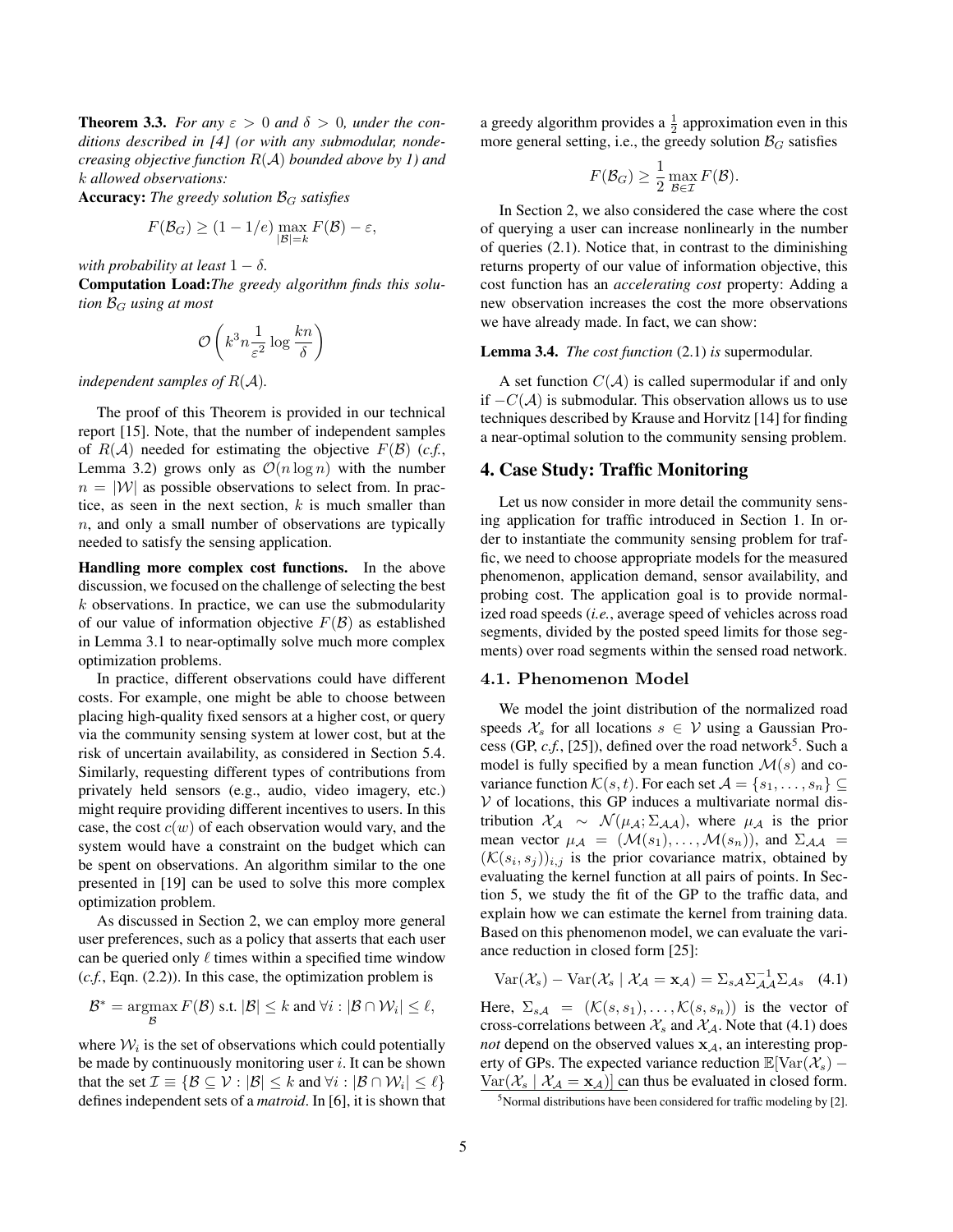#### 4.2. Demand Model

For each road segment  $s \in V$ , we define its *demand*  $\mathcal{D}_s$ by the number of cars traveling over each road segment and model it using a Poisson random variable, with mean  $\lambda_s$ . Even though, in practice, demand and phenomenon are correlated, for computational considerations, we shall assume independence. Hence,

$$
R(\mathcal{A}) = \sum_{s \in \mathcal{V}} \mathbb{E} [\mathcal{D}_s] \mathbb{E} [(\text{Var}(\mathcal{X}_s) - \text{Var}(\mathcal{X}_s | \mathcal{X}_{\mathcal{A}}))]
$$
  
= 
$$
\sum_{s \in \mathcal{V}} \lambda_s \Sigma_{s\mathcal{A}} \Sigma_{\mathcal{A}\mathcal{A}}^{-1} \Sigma_{\mathcal{A}s},
$$

which can be computed efficiently in closed form, in time  $\mathcal{O}(nk^2 + k^3)$ , where  $k = |\mathcal{A}|$  and  $n = |\mathcal{V}|$ . Note, that when selecting observations,  $k$  is much smaller than  $n$ . It can be shown that  $R(A)$  is nondecreasing in A, i.e., for  $A \subseteq A' \subseteq V$ , it holds that  $R(A) \le R(A') \le R(V)$ . We can thus normalize  $R(A)$  to be between 0 and 1 by dividing by  $R(V)$ . Based on this objective, we can identify the observations of road segments that promise to most efficiently improve the demand-weighted prediction accuracy.

### 4.3. Models of Availability and Privacy

Due to the nature of the traffic monitoring application, selection noise is inherent in the community sensing problem. Even if we continuously monitor a user (car), there is uncertainty in their motion and location. For each possible observation  $b \in \mathcal{B}$  (such as each car we can query), we model its *availability distribution* (e.g., distribution over the car's location) as a multinomial distribution. In principle, we could estimate such a distribution from training data gathered from continuously monitoring the users. However, such monitoring would raise reasonable privacy concerns. Instead, our goal is to devise sensing policies which guard against such possible incursions in privacy.

Several different models of privacy have been proposed in prior work (*c.f.*, [28, 5]). Rigorously formalizing privacy requires strong assumptions about the capabilities of the adversary who attempts the intrusion in privacy. In the traffic monitoring domain, our goal is to develop a privacy-aware community sensing approach which guards against incursions in location privacy (e.g., identification of a person's home) through inference attacks as considered by Krumm [16]. In his study, Krumm found that such inference attacks can be made difficult by artificially introducing a large amount of noise to the sensor locations. Motivated by these findings, we explore techniques for *introducing* selection noise (i.e., artificially increase the uncertainty in the availability distributions  $P(\cdot | b)$ ). We give two concrete examples for such availability distributions. Both sample availability models are sensitive to privacy considerations as they avoid constant monitoring of all sensor locations.

Spatial obfuscation: In a spatial obfuscation approach, we minimize privacy intrusion by giving up the ability to specifically select and address an individual sensor. Instead, we divide the space into a set of cells, and only specify which region we want to query. The sensor is then selected according to a probability distribution defined over all sensors associated with the cell. Once selected, the sensor would reveal its exact location as well as its measurements, but it would not reveal any identifying information. In addition to being sensitive to privacy considerations, the spatial obfuscation approach has computational advantages, in that optimization is computed for a smaller set of potential observations.

In the traffic monitoring application, such an approach could be realized by employing a trusted arbitrator. A possible example would be a cell phone network provider, who is already required by law to monitor locations for emergency response purposes. This arbitrator could perform the sampling (i.e., the random selection of a car in a network cell), and then, via cryptographic techniques, transmit the obtained measurements without any identifying information to the traffic monitoring service.

Sparse querying: Another approach is to directly keep track of a pool of drivers volunteering to participate in the traffic service. However, instead of constantly monitoring each driver, which would be highly privacy invasive, we only very sparsely and infrequently pose queries. In this model, we do not initially know where a car is located when it is queried. Once it receives the query, it will provide its location along with its measured road speed. Based on previous queries and the provided location information, for each driver a time-dependent availability distribution can be estimated. This distribution can then be used to inform the decision of which cars should be queried. Alternately, owners of sensors may allow a service to monitor them for a predefined monitoring phase and, thus, learn a predictive model in advance. Techniques such as those described in [14] could be employed in order to avoid sampling which would lead to too accurate predictive models of the location, by requiring a minimum amount of uncertainty in the availability distribution  $P(\cdot | \mathcal{B})$ .

Such a sparse monitoring approach could be implemented by allowing the user to specify preferences about access to their sensor data (i.e., a limit on the number of queries per week as described in Section 2, and the exclusion of sending measurements in proximity to certain private locations using a spatial cloaking approach as described by Krumm [16]).

# 5. Experiments

The following data sets were used for the traffic monitoring case study.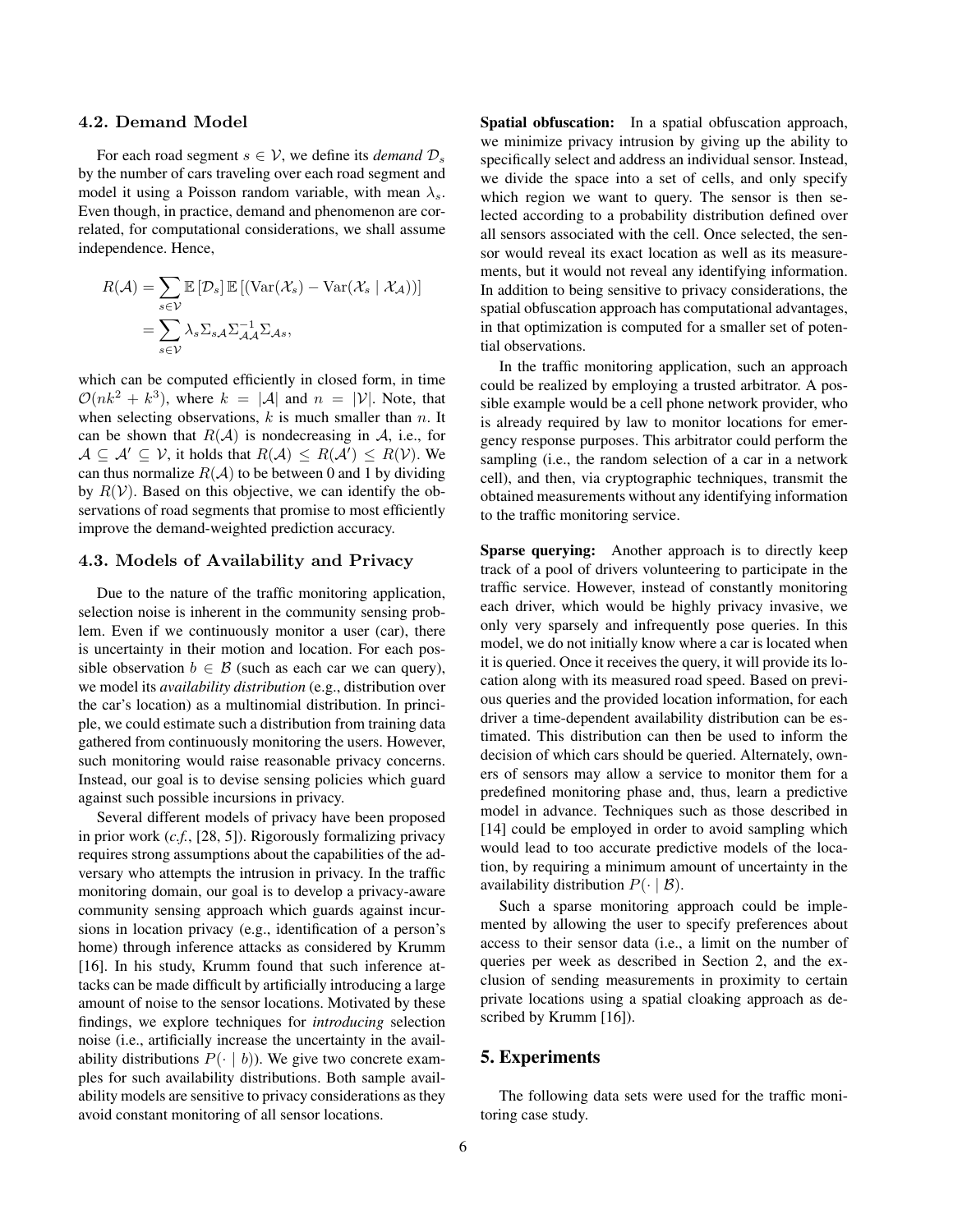Phenomenon Data: In our experiments, the phenomenon being measured by the sensing application is the set of road speeds on Greater Seattle Area highways. We use real traffic data from 534 highway segments distributed across interstates I-5, I-405, I-90 and state highways 520, 518, 167 and 525, using sensors deployed by Washington Dept. of Transportation. Our goal is to model the normalized road speeds. For each road segment, the normalized road speed is defined as the ratio of average speed measured by sensors on that road segment to the posted speed limit. We use sensor data logged between October 2006 to December 2006, in 15 minute time steps. We use the first 2/3 of the data as training set, and the remaining 1/3 as a test set. Based on the training data, we used the sample mean and covariance to define our covariance model. In Section 5.4, we explain how a model can be learned from less training data as well. In our analysis, we limited ourselves to highway segments as historical speed data is available for them, and we can compare the phenomenon model generated by our sensing algorithm to the ground truth.

Demand Data: In order to estimate the demand model, we use 3166 route planning requests obtained from users of a context-sensitive routing prototype used by volunteers at Microsoft during 2006 and 2007. Users input a start and destination and the system provides a best route. We randomly split the route requests using 2/3 of the data as a training library and holding out 1/3 of the data for testing. We decompose each recommended route into a set of highway segments. For each of the 534 chosen highway segments, we count the number of recommended routes in which it is contained, for both the training and test sets. Based on these counts, we estimate the parameters of the demand distribution. Figure 2(c) presents an example of the demand process during rush-hour.

Availability Data: As explained in Section 4.3, we consider two separate availability models. For the *spatial obfuscation* model, we discretize the road network into a set  $W_c$  of cells of varying diameter  $\Delta$ , according to their geographic location (latitude / longitude). Potential observations correspond to the possible cells  $w \in \mathcal{W}_c$ . For each cell, we define the availability distribution  $P(\cdot | w)$  as the uniform distribution over all road segments contained in w.

Our *sparse querying* model is based on three years of GPS traces from the Microsoft Multiperson Location Survey (MSMLS) [17]: 252 voluntary drivers used a Garmin Geko 201 GPS receiver to record 10,000 timestamped GPS location readings when driving. We considered only those traces intersecting with the 534 chosen highway segments. Furthermore, we only considered traces from users for whom data is available for at least 6 days, 85 in total. For each user, we select the first 2/3 of the days as training, and hold out the last 1/3 for testing. For the training and test set, we estimate the multinomial parameters of the availability

distributions by counting how often a given user was present on each road segment.

### 5.1. Experimental Setup and Evaluation

To evaluate the community sensing algorithm, we use the following methodology. We first train the phenomenon, demand, and availability models based on the training data, as described above. These models are then provided to the sensing algorithm 3.1. The algorithm is then executed for each time step for which the ground truth data is available, *i.e.*, the time instances corresponding to the last 1/3 of each data set involved in the experiment. The algorithm yields a set  $\beta$  of sensors selected for observation. A real-world community sensing infrastructure for collection and aggregation of sensor data would seek to probe these sensors. However, the actual readings obtained would depend on sensor availability. For each set  $\mathcal{B} \subseteq \mathcal{W}$  of selected observations, for a given test sample  $x<sub>V</sub>$  describing the normalized speeds of all road segments at the current time step of the highway data, we draw a set  $A$  of road segments according to the availability distribution  $P(A | B)$  estimated from the availability test set. The set  $A$  forms the set of road speed sensor readings actually obtained.

To evaluate the performance of the sensing algorithm based on the actual demand and sensor availability, we compare the phenomenon values predicted (using the phenomenon model) based on the small number of observations obtained through the sensing algorithm with the ground truth phenomenon values. The sensor probe budget is varied by changing the number of observations that our algorithm is allowed to make. The error metric used for the comparison is the *demand-weighted expected RMS error*, computed as follows: We predict the normalized road speeds on the unobserved road segments using the phenomenon model, and, for each road segment, then compute the residual  $r_s = \mathbf{x}_s - \mathbb{E}[\mathcal{X}_s | \mathcal{X}_A = \mathbf{x}_A]$  as the difference between true and predicted speeds. We then compute the demandweighted root mean squared error,

$$
DRMS = \sqrt{\frac{1}{n}\sum_s \lambda'_s r_s^2},
$$

where  $\lambda'_{s}$  are the demands estimated from the test set. Finally, we report the mean  $DRMS$  error where we average over all test samples (*i.e.*, all of time steps in the hold-out set), and use  $\widehat{F}(\mathcal{B})$  to refer to the reduction of this average error.

#### 5.2. Experiments without selection noise

In our first set of experiments, we explore the phenomenon and demand modeling only. We choose the road segments deterministically, *i.e.*, we set  $A = B$ , and hence,  $F(\mathcal{B}) = R(\mathcal{B}).$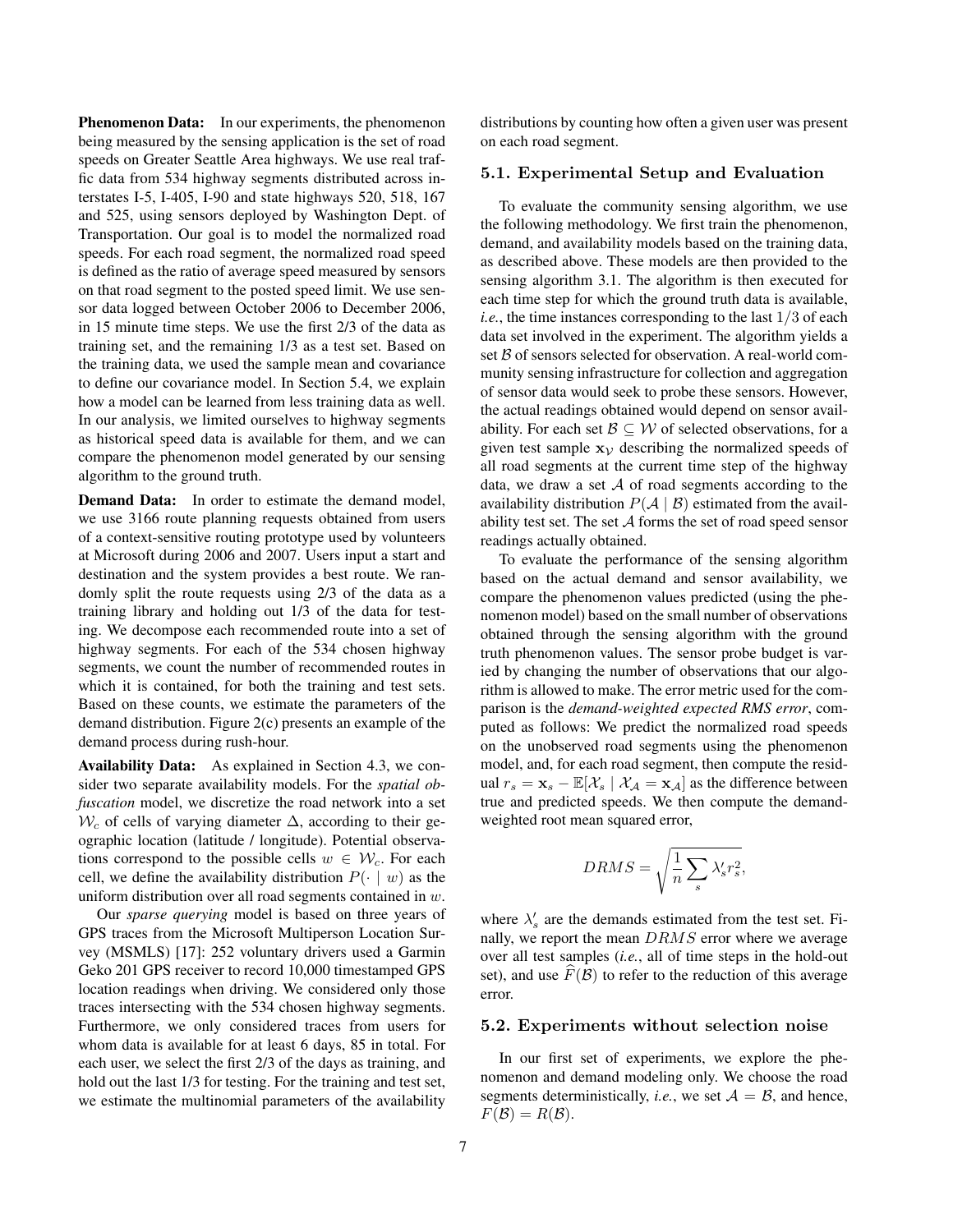

**Figure 1. Experiments without selection noise. (a) compares predicted with measured error as more observations are selected. (b) compares the scores for greedily chosen sets of increasing size, when optimizing uniform vs. demand-weighted variance reduction. Both objectives show strong diminishing-returns behavior. (c) compares reduction of demand-weighted error if road segments are chosen at random and when optimizing uniform and demand-weighted variance reduction.**

Evaluation of model accuracy: In the first experiment, we verify how well the predicted scores  $F(\mathcal{B})$  match the test set error  $\widehat{F}(\mathcal{B})$ . We generate observation selections  $\mathcal{B}$ of increasing size. Figure 1(a) presents the results of this experiment, where the observations are selected naïvely: uniformly at random (the red curves, using 1000 independent trials) and using our optimized sensing algorithm. We can see that in both cases, the predicted error  $F(\mathcal{B})$  (indicated by the solid lines) and the measured test set error  $\vec{F}(\mathcal{B})$  (indicated by the dotted lines) match very well. This result indicates, that our models do not overfit the training data, and the objective function  $F(\mathcal{B})$  models the generalization error  $F(\mathcal{B})$  effectively.

We also observe that the optimized selection reduces the prediction error significantly more quickly than the uniform sampling. Using optimized selection, the error is reduced by 50% compared to the baseline when using only 5 observations. Uniform sampling requires 40 observations in order to achieve the same performance.

Demand-weighted vs. uniform coverage: In our next experiment, we compare the effects of including demand on the coverage metric. We optimize one sequence of observation selections of increasing size using the training set demands, and another sequence setting the demands uniformly to 1 over all road segments. Figure 1(b) presents the corresponding production curves. Both curves are normalized between 0 and 1, where 1 means that the error has been reduced to zero. We can see that, for the demand-weighted objective, the coverage approaches its maximum far more quickly. This is encouraging, as it implies that far fewer observations are needed to achieve a specified level of coverage. For example, in the demand-weighted model, 10 observations achieve 80% reduction in error. Under the uniform metric, 30 observations are needed to achieve the same reduction in error. The concavity of the curves in Figure 1(b) also empirically corroborates the submodularity of the variance reduction: the scores  $F(\mathcal{B})$  initially increase rapidly, and then quickly flatten out.

We also compare how well the demand-weighted error is reduced when optimizing for the uniform variance reduction as specified in Equation (4.1) instead of for  $F(\mathcal{B})$ . Figure  $1(c)$  shows, that, although optimizing for the uniform variance reduction, shown by curve Opt. (unit weighted), reduces the demand-weighted error more quickly than random sensor selection, it decreases the error far more slowly than when using the demand model for sensor selection, shown by curve Opt. (demand weighted). The biggest difference appears in the initial part of the curve, in which the error is reduced most quickly. This suggests that, for this application, demand models should be used if available.

#### 5.3. Experiments with selection noise

In the next series of experiments, we consider the different sources of selection noise, as introduced in Section 4.3.

Spatial obfuscation: We first consider the spatial obfuscation model. In this model, we discretize the space into a collection of cells, and we decide which cells we should query. The availability distributions are chosen as uniform over all road segments intersecting with each cell. Note, that a long road segment can be contained in several cells.

We first generated discretizations of varying granularity, by varying the diameter of the cells. The different versions of the problem contain 13 (most coarse), 53 (intermediate), and 146 (finest) cells. For each granularity, we generate sequences of observation selections, where we allow for querying the same cell multiple times, in which case multiple road segments are selected uniformly and independently. Figure 2(a) presents the results of this experiment.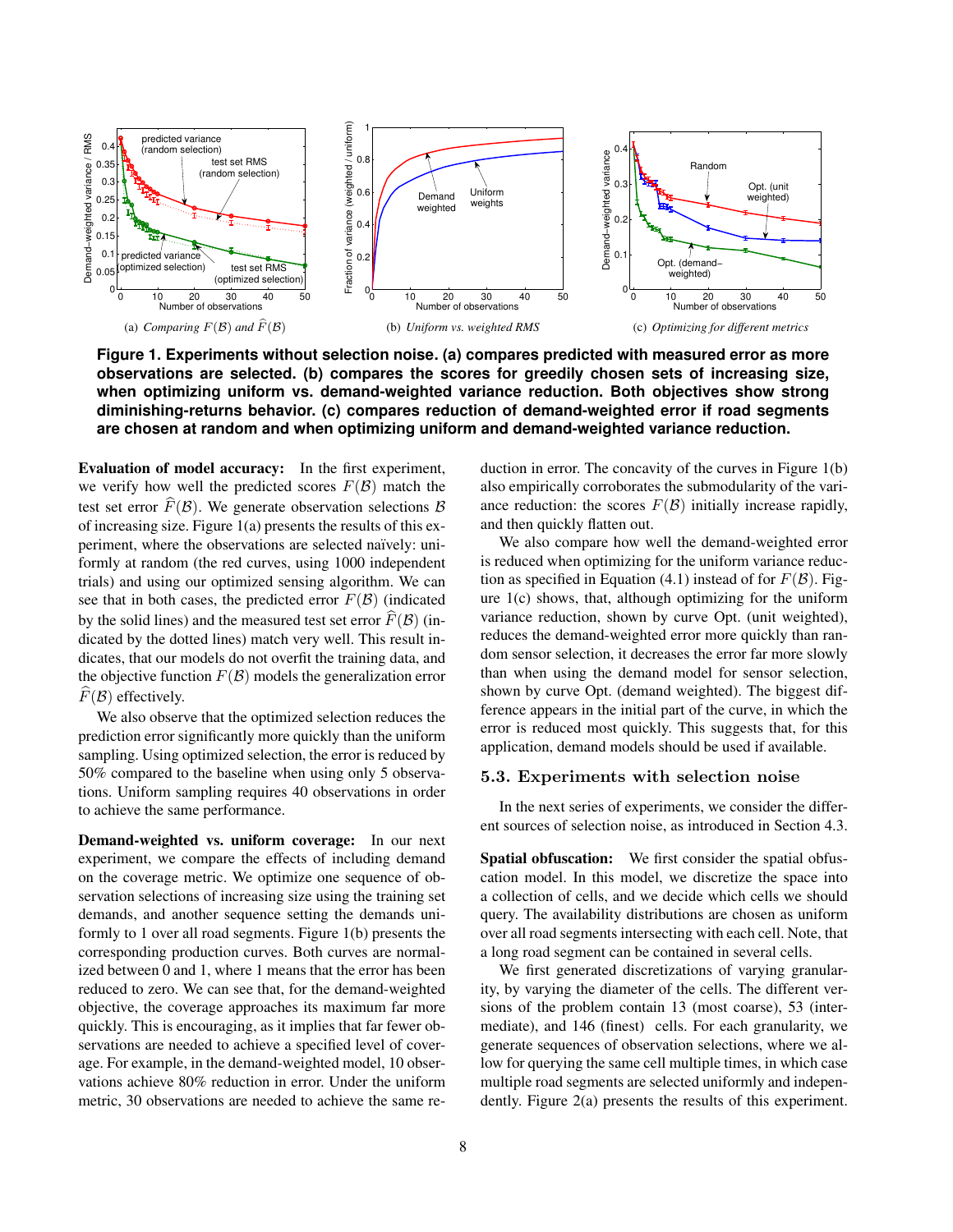

**Figure 2. (a) shows of the influence of the spatial obfuscation on error reduction. Even relatively coarse discretization allows drastic improvements over purely random selection. (b) shows impact of sparse querying, i.e., compares selecting cars vs. road segments. (c) Example of demands during rush hour (higher intensity indicates higher demand).**

As we decrease the amount of spatial obfuscation, the performance of the optimized observation selection changes from the uniform random sampling (corresponding to the case of 1 single cell) to fully optimized selection (corresponding to 534 cells, one for each road segment). We can see, that, while coarse discretization (13 cells) does not perform much better than random, even the intermediate discretization (53 cells) performs quite well. In the important steep initial part of the curve, the spatial obfuscation scheme performs only slightly worse than the fully optimized selection. The analysis with the finest discretization (146 cells) does not perform significantly better than the one using the intermediate discretization. We believe the reason for this effect is that road segments are contained in multiple cells according to their spatial extent, and hence, in the finer discretizations contain a significant amount of randomness.

The results of these experiments have several implications. First of all, the results indicate that, for this sample application, the computationally more intensive reasoning at the road-segment level of granularity does not provide much benefit over reasoning over a coarser spatial discretization. This is encouraging, as it indicates that the approach presented can likely be scaled up to consider significantly larger geographies. Secondly, from a privacy point of few, a priori knowledge about precise locations of cars is not necessary, and strong spatial obfuscation (as suggested in [16] as one possible countermeasure to inference attacks on GPS traces), does not severely limit the value of these sensors for traffic monitoring applications.

Sparse querying: Our second model for availability implements the notion of sparse querying. Here, each observation  $w \in \mathcal{W}_p$  corresponds to a participant of the MSMLS study. For each participant ("car"), we estimate a training and test availability distribution  $P(v | w)$  over all road segments  $v \in V$ . Based on the training distributions, our goal is to select a subset of the participants to query. Figure 2(b)

shows how the test set error decreases, as we select more and more cars. We compare optimized selection vs. uniform random selection, both of cars and specific road segments. Figure 2(b) shows that, in the initial, steep part of the curve, the difference between optimized selection and random sampling is most drastic. For example, in order to reduce the error by 50% over the baseline, we need 10 queries when optimizing the selection, and 30 queries when sampling at random. We also notice that random selection of cars performs better than randomly selecting road segments. The reason for this effect is correlation between demand and availability—on roads with higher demand, users are more likely present. Furthermore, as we increase the number of observations, the discrepancy between selecting roads and cars increases, and the discrepancy between optimized and random selection of cars decreases. We speculate that the reason for this effect is that the availability models are limited by the MSMLS data.

### 5.4. Further experiments

Learning curve: In the previous experiments, we used historical data from all 534 highway sensors in order to estimate the phenomenon model. In many community sensing scenarios, such dense instrumentation is not available, and a model would have to be learned from a small amount of training data. In order to understand how the prediction performance of chosen observations depends on the amount of training data used to learn the phenomenon model, we performed an experiment. Intuitively, the correlation of road speeds at segments  $s$  and  $t$  should depend on the geodesic (i.e., shortest path) distance of these segments with respect to the road network topology. In spatial statistics, such models in which correlation only depends on geographic distance are called *isotropic*. In order to take the graph topology into account, we performed *multidimensional scaling* (MDS) [18]. In this approach, a set of points  $S = \{x_1, \ldots, x_n\}$  with pairwise dissimilarity  $d(x_i, x_j)$  are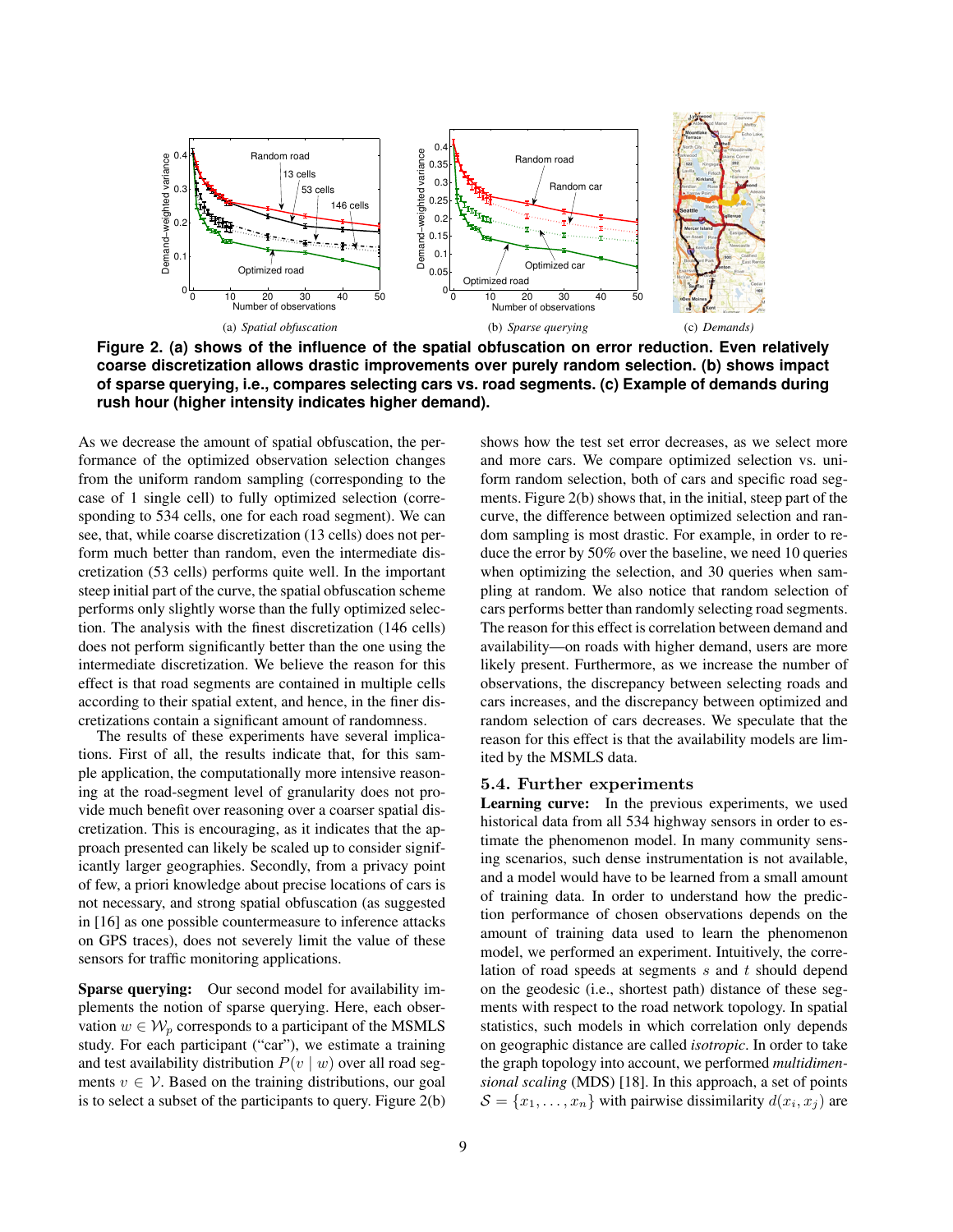embedded in a low-dimensional Euclidean space such that  $||\rho(x_i) - \rho(x_j)|| \approx d(x_i, x_j)$ . The mapping  $\rho : \mathcal{S} \to \mathbb{R}^d$  is chosen as to minimize the squared loss ("stress"),

$$
\rho^* = \underset{\rho}{\text{argmin}} \sum_{i,j} |d(x_i, x_j) - ||\rho(x_i) - \rho(x_j)|||^2
$$

We then defined our isotropic process with respect to the Euclidean embedding of the road segments, by using a Gaussian kernel,

$$
\Sigma_{s_i s_j}^{(iso)} = \theta_1 \exp\left(-\frac{(\rho(s_i) - \rho(s_j))^2}{\theta_2^2}\right),\,
$$

with respect to the Euclidean embedding  $\rho(s)$  of the road segments  $s \in V^6$ . We trained the hyperparameters  $\theta_1$  and  $\theta_2$  by maximizing the marginal likelihood [25].

We first compared the uninformed, isotropic kernel  $\Sigma^{(iso)}$  with the rich correlation structure  $\Sigma^{(full)}$  of the historical training data. In order to compare the two kernels, we repeatedly randomly sampled sets of 10 road segments to observe, and used the kernel to predict the road speeds at the unobserved locations. In both cases, we used the mean velocities estimated from the training set to define the Gaussian process. Figure 3(a) displays a comparison of demandweighted prediction accuracy for both kernels. Although the fully informed kernel  $\Sigma^{(full)}$  leads to an error of 0.27, the uninformed kernel  $\Sigma^{(iso)}$  shows much higher error of 0.43.

In practice, it would be unrealistic to assume knowledge about the full correlation structure of all road segments. However, some knowledge is typically available about how specific parts of the road network are correlated. For example, a small number of fixed sensors (such as traffic cameras, etc.) might be permanently deployed, and their data can be used for training the phenomenon model. In order to understand the benefit of partial knowledge about road speed correlations, we performed the following experiment. We repeatedly randomly picked a set  $A$  of road segments of fixed size k. Our goal was then to learn a kernel  $\Sigma^{(k)}$  which observes the correlation structure of A, *i.e.*,  $\Sigma_{\mathcal{A}\mathcal{A}}^{(k)}$  should correspond to the empirical covariance  $\Sigma_{\mathcal{A}\mathcal{A}}^{(full)}$  of the selected sensors A. Locally however, the kernel should behave similarly to the isotropic kernel  $\Sigma^{(iso)}$ , i.e., the pairwise correlation should decay according to the geodesic distances on the road network graph. Hence, by varying  $k$  from 0 to 534, we would effectively interpolate between the uninformed isotropic kernel and the fully informed empirical covariance. In order to achieve this interpolation, we use an approach described by Nott and Dunsmuir [23]. There, it is shown that the (nonstationary) kernel defined by

$$
\Sigma_{st}^{(k)} = \Sigma_{s\mathcal{A}}^{(iso)}\Sigma_{\mathcal{A}\mathcal{A}}^{(iso)-1} \left( \Sigma_{\mathcal{A}\mathcal{A}}^{(full)}\Sigma_{\mathcal{A}\mathcal{A}}^{(iso)-1} - I \right) \Sigma_{\mathcal{A}t}^{(iso)} + \Sigma_{st}^{(iso)}
$$

satisfies the desired property. Figure 3(a) shows the decrease in prediction error as more data is used for training  $(i.e., k$  is increased from 0 to 534), when using only 10 randomly chosen observations for prediction. We can see that there is a rapid initial drop—even if only  $k = 16$  training sensors are available, the error is reduced from 0.43 to 0.36. Hence, a small number of initial sensors greatly helps to "coordinate" the correlation.

Stationarity vs. mobility: As we have seen in the previous experiments, the ability to select individual road segments (the case of no selection noise) results in lower error than when selection noise is present. The case of no selection noise corresponds to a static deployment of sensors at a specified set of locations. The situation of only placing static sensors, or only querying moving objects are two ends of a spectrum. We performed an additional experiment to explore this spectrum in more detail. In this experiment, we fix the cost of the community provided "mobile sensors" to 1, and additionally allow applications to maintain dedicated fixed sensors at a cost  $c \geq 1$ . For a fixed budget  $L = 50$ , we then try to find the optimal balance between static and mobile sensors, maximizing the error reduction, while spending at most our budget  $L$ . We use the CELF algorithm described in [19] to find this balance. This algorithm also exploits submodularity, and is guaranteed to find a solution achieving at least a constant fraction of  $\frac{1}{2}(1 - 1/e)$  of the optimal score.

Figure 3(b) presents the results of this experiment. For each cost multiplier  $c$ , we plot the fraction of static sensors contained in the approximate solution, as well as the demand-weighted error incurred by this solution. For  $c = 1$ , only static sensors are selected. However, even for  $c = 2$ , only a small fraction of static sensors are selected, which indicates that the mobile sensors very quickly become more cost-effective. For  $c > 4$ , no static sensors are selected.

Spatiotemporal querying: In our last experiment, we consider the spatiotemporal observation planning problem. Here, our goal is not just to decide *which* car to query, but also *when*. More specifically, we consider an autoregressive model for three timeslices, 15 minutes apart. In this setting, our phenomenon model captures the correlation of road speeds across both space and time. Formally, we associate a random variable  $\mathcal{X}_{s,t}$  with each road segment  $s$  and each timestep  $t$ . We train our phenomenon model by grouping subsequent triples of training examples  $(\mathbf{x}_{\mathcal{V}}^{(t)}$  $\overset{(t)}{\mathcal{V}}, \mathbf{x}_{\mathcal{V}}^{(t+1)}$  $(\mathcal{V}^{t+1)}, \mathbf{x}_{\mathcal{V}}^{(t+2)}$  $(\mathcal{V}^{(t+2)})$ , and consider the empirical covariance of this data as the kernel of our GP. Because of the sparseness of data, we consider demand  $\mathcal{D}_{s,t} = \mathcal{D}_s$  and availability distributions as constant over time, and identical to the single time step variant. Similarly to the road segments, we replicate the possible observations  $W$  for each timestep: a single observation now is a pair  $(w, t)$  of cell/user  $w$  and timestep  $t$ . When selecting an observation

<sup>6</sup>We also experimented with a class of graph kernels called *diffusion kernels* [10] based on the pairwise or adjacency matrices. This approach however resulted in slightly worse generalization error.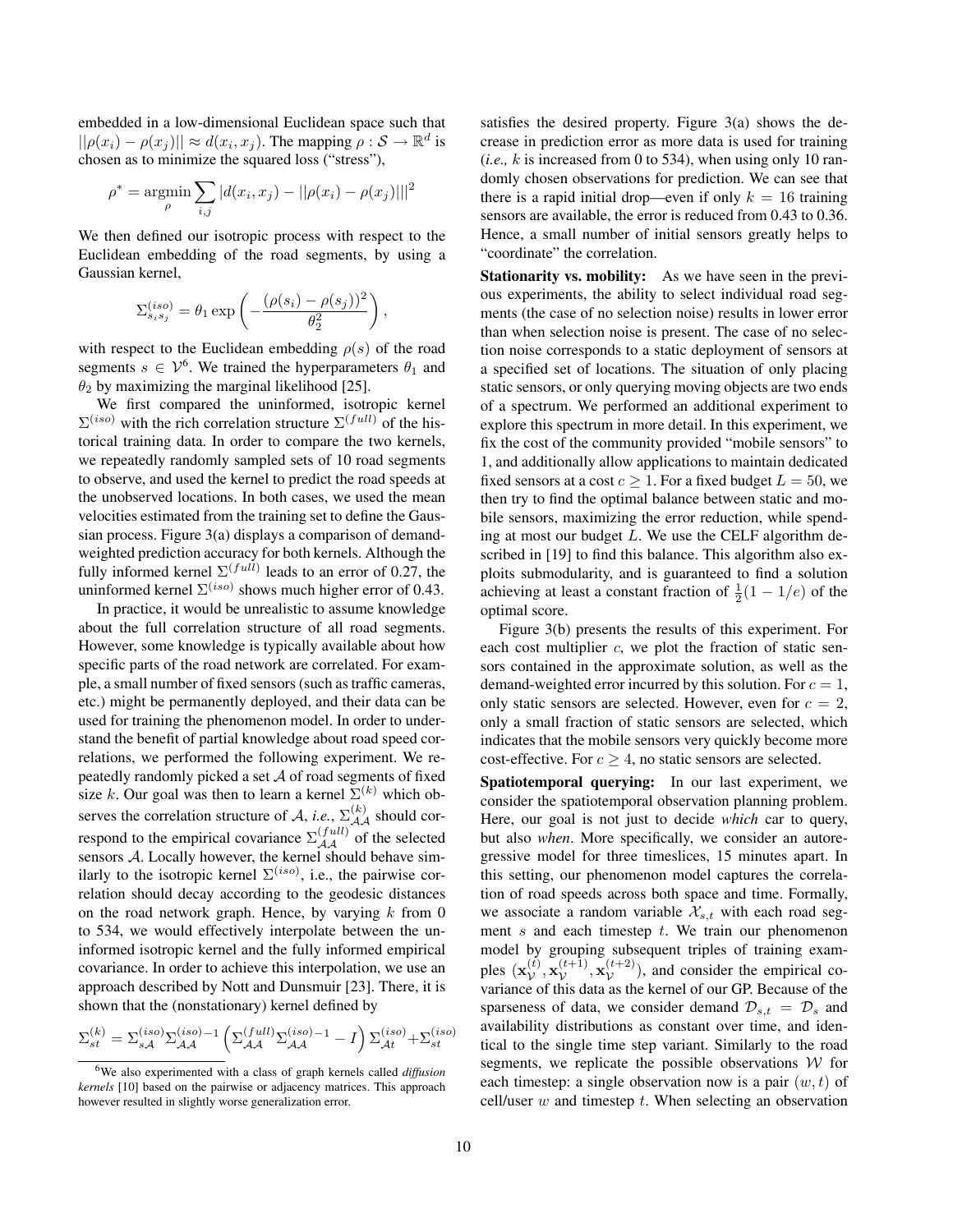

**Figure 3. (a) Accurate phenomenon models can be learned just using topology information of the road segment and knowledge about the correlation of only a few road segments. (b) cost-benefit analysis between purely static sensors (no selection noise) and mobile sensors (selection noise). If more than twice as expensive, static sensors become less cost-effective. (c) random and optimized selection of cars and road segments in the spatiotemporal setting (0, 15 and 30 minutes timeslices).**

 $(w, t)$ , we effectively select a distribution  $P((s, t) | (w, t))$ over road segments at the same time step t.

We modify our objective function  $F(\mathcal{B})$  in order to ignore observations made in the future. To ensure this, we modify our objective  $R(A)$  in the following way:

$$
R(\mathcal{A}) = \sum_{(s,t)\in\mathcal{V}} \mathbb{E}\left[\mathcal{D}_s(\text{Var}(\mathcal{X}_{s,t}) - \text{Var}(\mathcal{X}_{s,t} | \mathcal{X}_{\mathcal{A}_{\leq t}}))\right]
$$

where  $A_{\leq t} \subseteq A$  refers to the subset of A corresponding to road segments observed before or at time step  $t$ . Note that the submodularity of  $F(\mathcal{B})$  holds just as in the single time step variant.

Based on this modified objective, we now use the greedy algorithm to select a set of observations  $\beta$  =  $\{(w_1, t_1), \ldots, (w_k, t_k)\}\)$  across sensors and time. We first consider the restriction that we may query the same sensor only once. Figure 3(c) presents the results of this experiment. We can again observe that the optimized selection of sensors drastically improves over random sampling, reducing the error from .43 to .29 in only 10 observations, whereas random sampling requires 40 observations to achieve the same reduction in error. However, the discrepancy between selecting cars and selecting road segments gets larger in the spatiotemporal setting.

### 6. Discussion

**Other applications:** A great variety of community sensing applications are feasible, beyond traffic monitoring. Promising services include applications in fitness and recreation, where community sensors such as cellphone cameras can monitor the influence of construction and weather on roads, paths, and trails. Physiological sensors such as heart rate monitors can help model the current and forthcoming effort required on biking trails. In other applications, consumers may share imagery or audio of updated window displays, restaurant quality, or service provider interactions.

Business headquarters may use community sensors to infer customer interests, urban moods, franchisee performance, and teen cultures. Real-time coverage of newsworthy events and citizen concerns can also be achieved through such systems.

For many applications the benefits of receiving shared data (*e.g.*, drivers 500 yards back on the freeway receive an alert, "Get ready to stop—there's been an accident ahead!") can provide sufficient incentive for sharing. For other applications, people may be provided with a variety of economically sound reimbursements for contributing data. Implementing means to comfortably share data lowers the cost and can thus change the cost-benefit equation.

Related work: Some applications using privately owned sensors are already being deployed in systems such as SensorBase.org, Weather Underground<sup>7</sup>, SlamXR<sup>8</sup>, and MotionBased.org. However, these systems purely rely on contributed data, with no facility of actively soliciting data, as considered in this paper. The SenseWeb system [9] has been developed as a platform for sharing sensor data, and could potentially be used as an infrastructure for integrating observations obtained using techniques described in this paper. In [7] spatial dynamic voting (SDV) is proposed to infer data demand, similar to our demand model. However, they do not present techniques for integrated modeling of phenomenon, demand, sensor availability and preferences as done in this paper.

The problem of selecting observations for monitoring spatial phenomena has been investigated extensively in geostatistics (*c.f.*, [3] for an overview), and more generally (Bayesian) experimental design (*c.f.*, [1]). Heuristics for actively selecting observations in GPs in order to achieve uniform variance reduction have been proposed by [26]. Sensor selection considering both the value of information together

<sup>7</sup>http://www.wunderground.com/

<sup>8</sup>http://www.msslam.com/slamxr/slamxr.htm